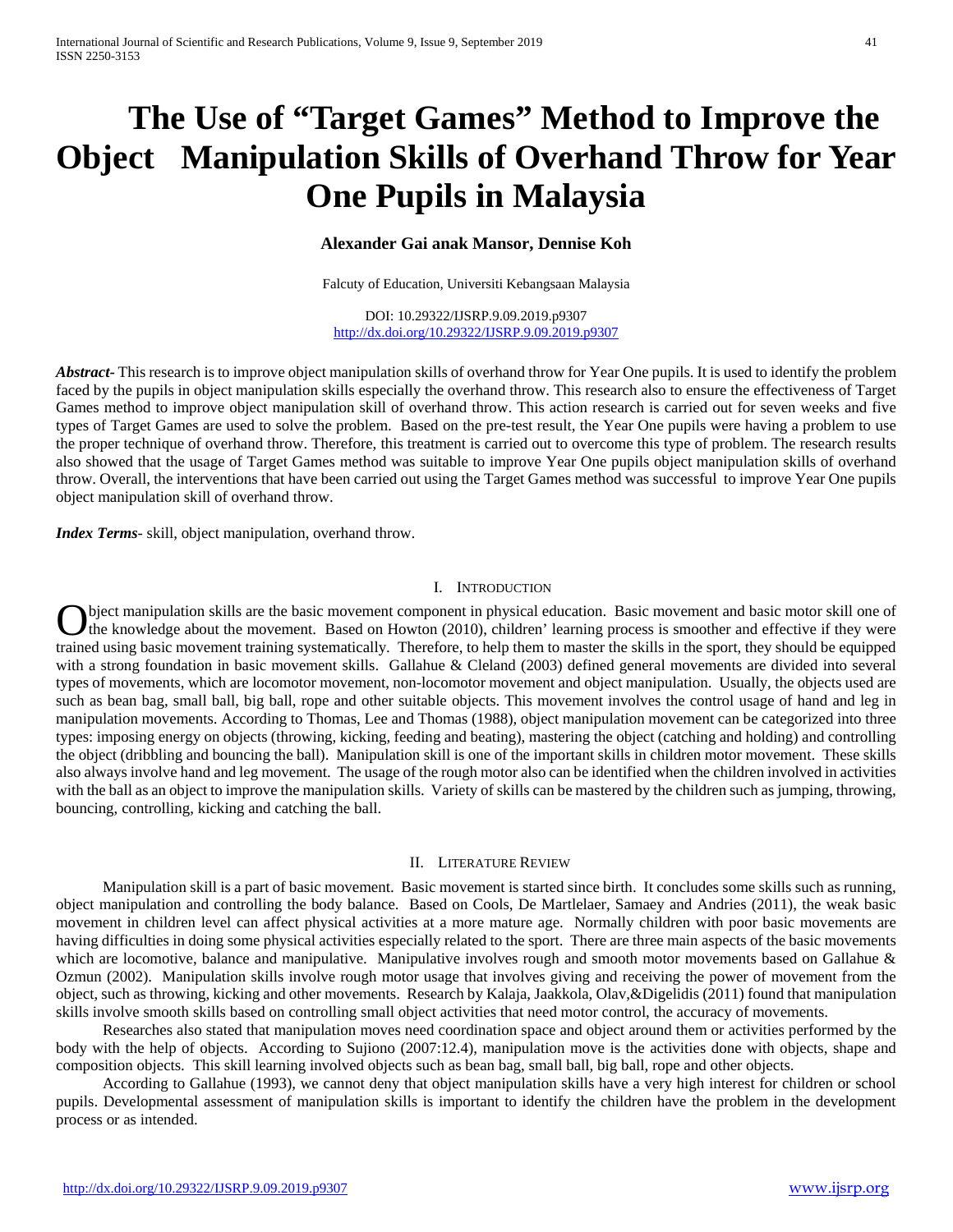There are some problems that we cannot avoid to master the object manipulation skills in throwing. According to Ulrich (2015), one of the way to measure children's motor is through manipulation skill (controlling object). Based on Ahmad and Masri (2014), children manipulation skills development is affecting the children's locomotor development because the need of knowledge and experience in manipulation skill is higher compare to knowledge and experience that needed for locomotor skill. Besides, the factors that lead to the development of the children's controlling object skill have a lower rate of development than their locomotor development because object control skills need specific training than locomotor skills according to Westendrop (2011).

 Based on the previous research by Masri, Ahmad & Mahaliza (2014) shows that manipulation skill development for level one primary school in Malaysia is not based on their age chronology.

 Referring to Malaysia's Permata Programme (2008), the motor skill development should be done among the children at their early age because the learning potential starting form since early childhood even though during in the womb. Nowadays teaching and learning should be started early childhood to help them to achieve comprehensive development in terms of the spiritual and the physical.

 Lopes (2013) stated that primary school pupils less exposure to use manipulation skills during physical activities in primary school. According to Baharom (2014), this happened because the teachers is not exposed to the norm or instrumentation usage to measure children manipulation skills. Meanwhile, Pramono, Ddk (2010:9) stated that manipulation moves are movements of the object or certain tools for example ball, stick, bat and racquet. Specialists in Physical Education Gallahue (1996), stated that basic movements are divided into locomotor movement, non- locomotor movement and object manipulation. Manipulation skills are sport basic skills. These skills are very important for the school pupils because it enables them to do, to control and to handle the different size of objects such as ball, rope, bean bag or other objects.

#### III. METHODOLOGY

#### *Participants*

 This research has been done in a rural national primary school in Serian, which is a town in Sarawak, East Malaysia. This is a boarding school with 84 pupils including preschool pupils. The samples selected for this research were four pupils from Year One which are three boys and a girl. All of them are selected because they had a problem of object manipulation skills in the overhand throw. They are selected based on observation by the teacher during the Physical Education class and also when they are doing other physical activities in the evening. Besides that, to determine the participants fulfill the need criteria, a special test or a pre-test has been done. The participants are selected based on the pre-test result.

#### *Procedures*

 Quantitative and qualitative data has been collected over seven weeks for the research study. The data were collected and analysed to answer the research questions. A descriptive statistic is used to analyse the data. The operation can be in the form of a table, illustration in diagram or graph of data or information. The mean is used to assess the overall score of the study subject. The percentage that will be used in comparing the subject's performance to each weak of treatment. The research started with a pre-test to determine the ability of each subject in overhand throw activities. After early data collected, so the intervention will be done for five weeks. Every week the intervention training is conducted using five different training methods. This training method is game-based such as Skittle Wheel, Target Five, Knock Down, Bull Eye and Ball Away. These game are known as Target Games. Target Games are activities in which players send an object toward a target while avoiding any obstacles. By playing these games the subject indirect learn the correct technique to throw the object using the overhand throw skills. A competition will be carried out after each training session during the intervention. These competitions to ensure the participants will be motivated to compete among themselves and tried hard in every training session. The game result will be recorded to compare the result after each intervention training session. On the seventh week, a post-test will be done and the result will be compared with the pre-test result to ensure the effectiveness of the interventions.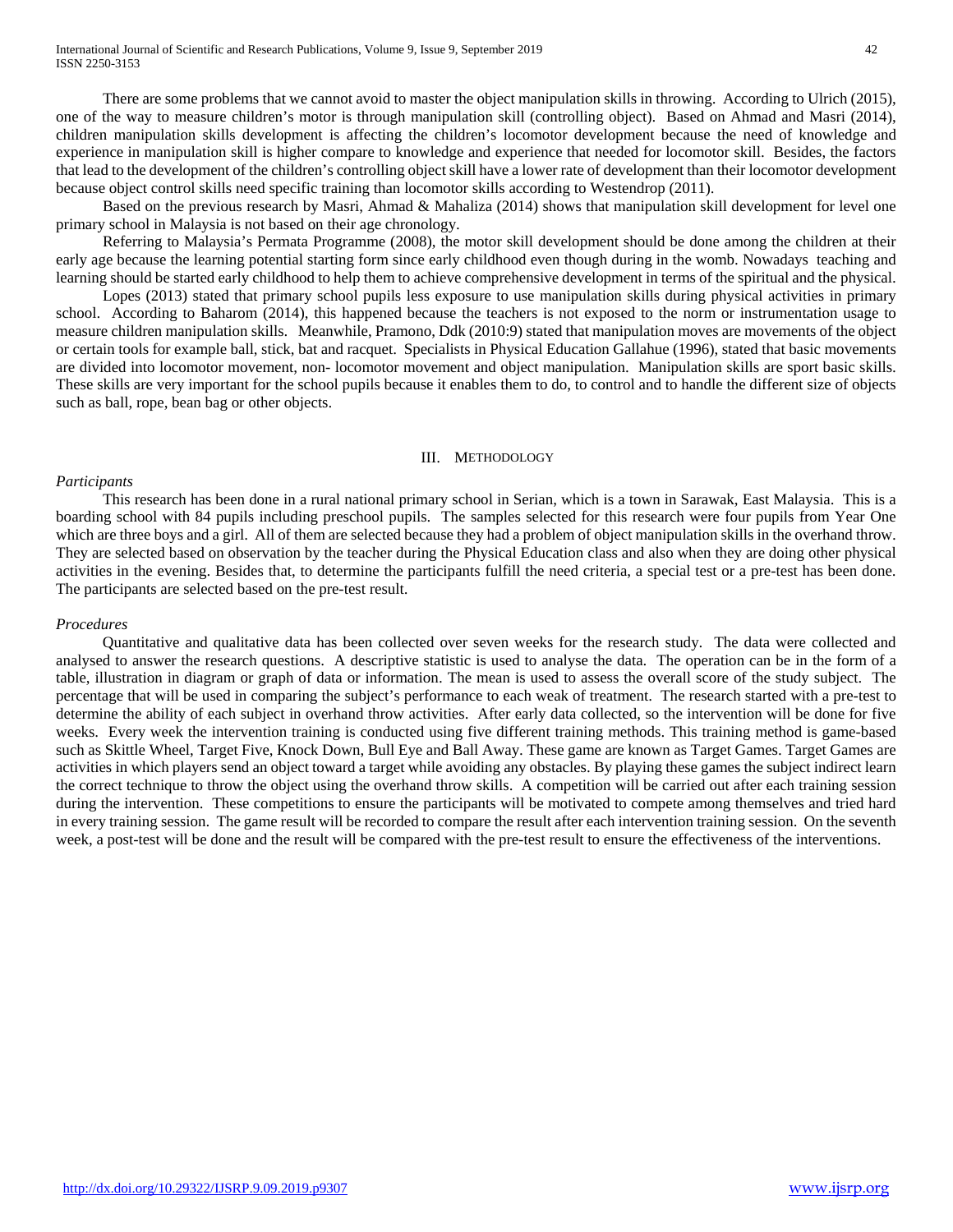

## **Table 1: Intervention Target Games training timetables for five weeks:**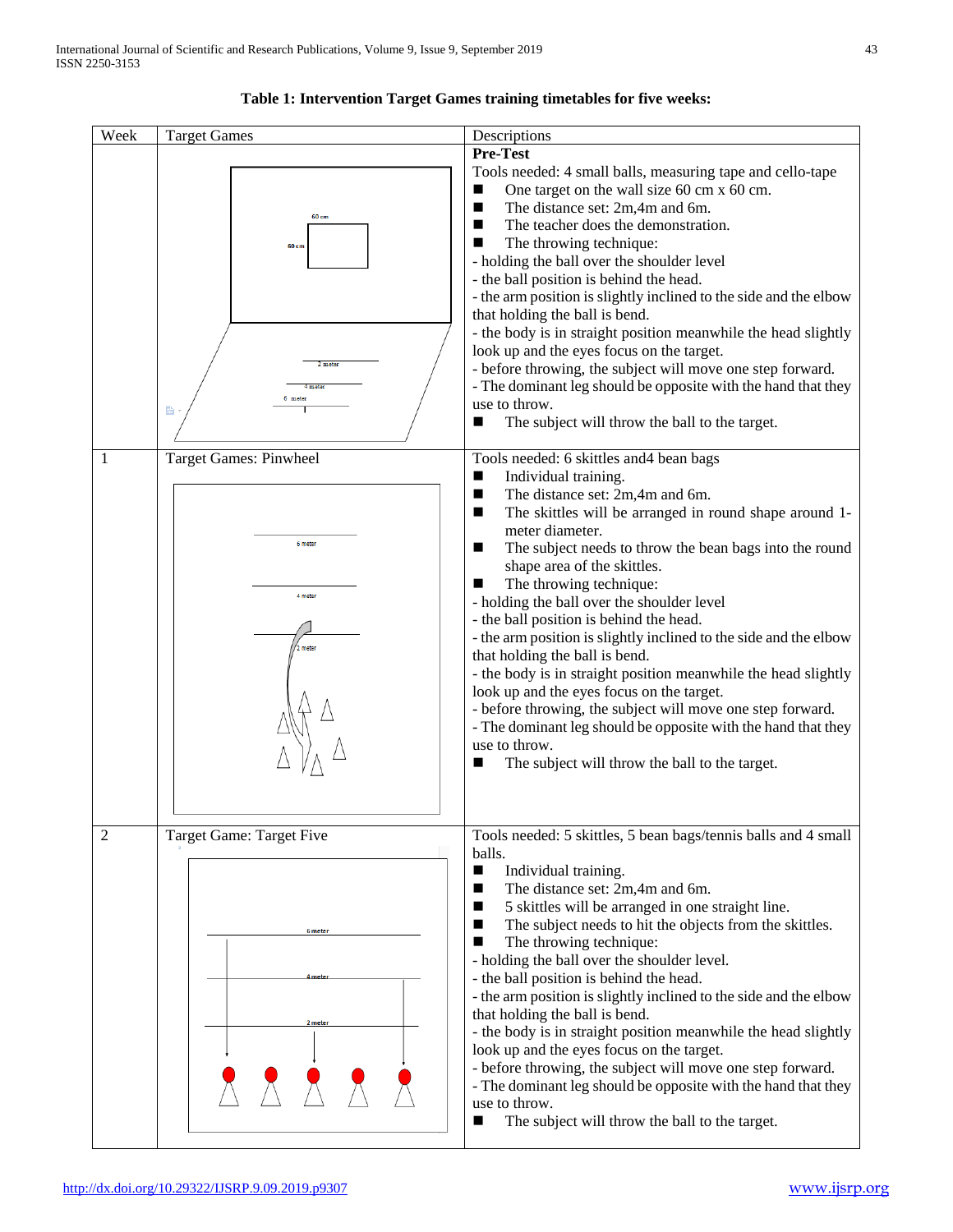| 3 | Target Game: Knock Down<br>6 meter<br>4 meter<br>2 meter | Tools needed: 5 skittles, 4 bean bags/tennis balls and 4 small<br>balls.<br>Individual training.<br>■<br>The distance set: 2m,4m and 6m.<br>п<br>5 skittles will be arranged in one straight line.<br>■<br>The subject needs to hit the skittles.<br>ш<br>The throwing technique:<br>■<br>- holding the ball over the shoulder level.<br>- the ball position is behind the head.<br>- the arm position is slightly inclined to the side and the elbow<br>that holding the ball is bend.<br>- the body is in straight position meanwhile the head slightly<br>look up and the eyes focus on the target.<br>- before throwing, the subject will move one step forward.<br>- The dominant leg should be opposite with the hand that they<br>use to throw.<br>The subject will throw the ball to the target.<br>■                                                                 |
|---|----------------------------------------------------------|-------------------------------------------------------------------------------------------------------------------------------------------------------------------------------------------------------------------------------------------------------------------------------------------------------------------------------------------------------------------------------------------------------------------------------------------------------------------------------------------------------------------------------------------------------------------------------------------------------------------------------------------------------------------------------------------------------------------------------------------------------------------------------------------------------------------------------------------------------------------------------|
| 4 | Target Game: Bull Eye<br>6 meter<br>4 meter<br>2 meter   | Tools needed: 5 bean bags and 3 skipping ropes.<br>Individual training.<br>▬<br>The distance set: 2m,4m and 6m.<br>■<br>Setting the circles outside of each other, starting with the<br>ш<br>middle circle (bull eye).<br>Scores: 5 points for the middle, second circle 3 points<br>■<br>and the last circle one point.<br>The throwing technique:<br>■<br>- holding the ball over the shoulder level.<br>- the ball position is behind the head.<br>- the arm position is slightly inclined to the side and the elbow<br>that holding the ball is bend.<br>- the body is in straight position meanwhile the head slightly<br>look up and the eyes focus on the target.<br>- before throwing, the subject will move one step forward.<br>The dominant leg should be opposite with the hand that they<br>use to throw.<br>The subject will throw the ball to the target.<br>■ |
| 5 | Target Game: Ball Away<br>2 mate                         | Tools needed: 10 tennis balls and 1 hula hoop<br>Individual training.<br>ш<br>The distance set: 2m, 4m and 6m.<br>■<br>The hula hoop will be hung 3m high.<br>ш<br>The subject will throw the ball through the hanging hula<br>ш<br>hoop.<br>Only the throw through the hula hoop will be given a<br>ш<br>mark.<br>The throwing technique:<br>■<br>- holding the ball over the shoulder level.<br>- the ball position is behind the head.<br>- the arm position is slightly inclined to the side and the elbow<br>that holding the ball is bend.<br>- the body is in straight position meanwhile the head slightly<br>look up and the eyes focus on the target.<br>- before throwing, the subject will move one step forward.                                                                                                                                                 |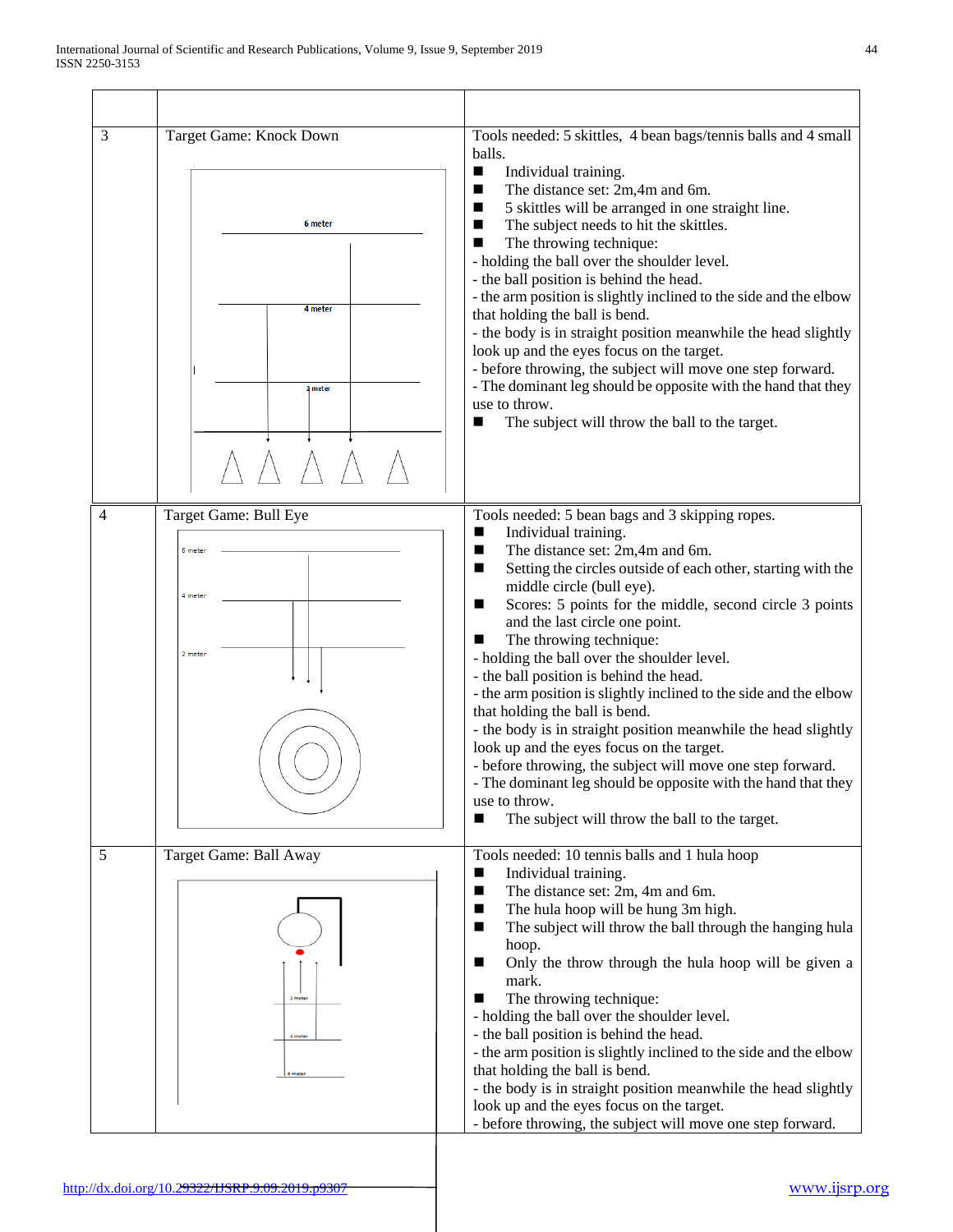

## *Ethical Consideration*

 This research conducted after obtaining written permission from the school management and parents of the participant that involves. All the information and the participant personal details are confidential.

## *Data Collection*

 This action research was conducted over approximately seven weeks in April and May 2018 with four Year One participants. The data collection methods used in this study are pre-test and post-test, interview and observation. The informal interview is done during the intervention sessions. The sample of questions:

#### *Do you enjoy the games?*

## *Can you feel the difference when you make a throw after the training session?*

 The observations are done for the whole research study. Observation data show the behaviour of the participant such as their self-confidence and disciplines during the intervention. The observation method can help to monitor the participant are using the correct techniques during their training session. A pre-test is conducted to collect the early score before the intervention using the Target Games method. Based on pre-test result that has been done all the subjects achieved very low scores which were under 49 based on the scale score.

## **Table 2: Score scale in percentage (%) and interpretation.**

| <b>Score</b> | <b>Interpretation Score</b> |
|--------------|-----------------------------|
| $1-49$       | Low                         |
| 50-70        | Moderate                    |
| 71-80        | Good                        |
| 81-100       | Excellent                   |

 Every subject will be assessed and the data will be recorded every intervention for five weeks. Pre-test data will be compared to the post-test data to identify the progress after using this method. The post-test will be conducted after five weeks of treatment using Target Games method. All of the activities are carried out based on the planned timetable for seven weeks. The data will be presented in graph form so that it easy to compare the data after the seven weeks of the research study.

Throughout the study, both qualitative and quantitative data are collected to answer the research questions:

1. How the Target Games can overcome the object manipulation skills in overhand throw among Year One pupils?

2. How to help the pupils to master the object manipulation skills in overhand throw technique?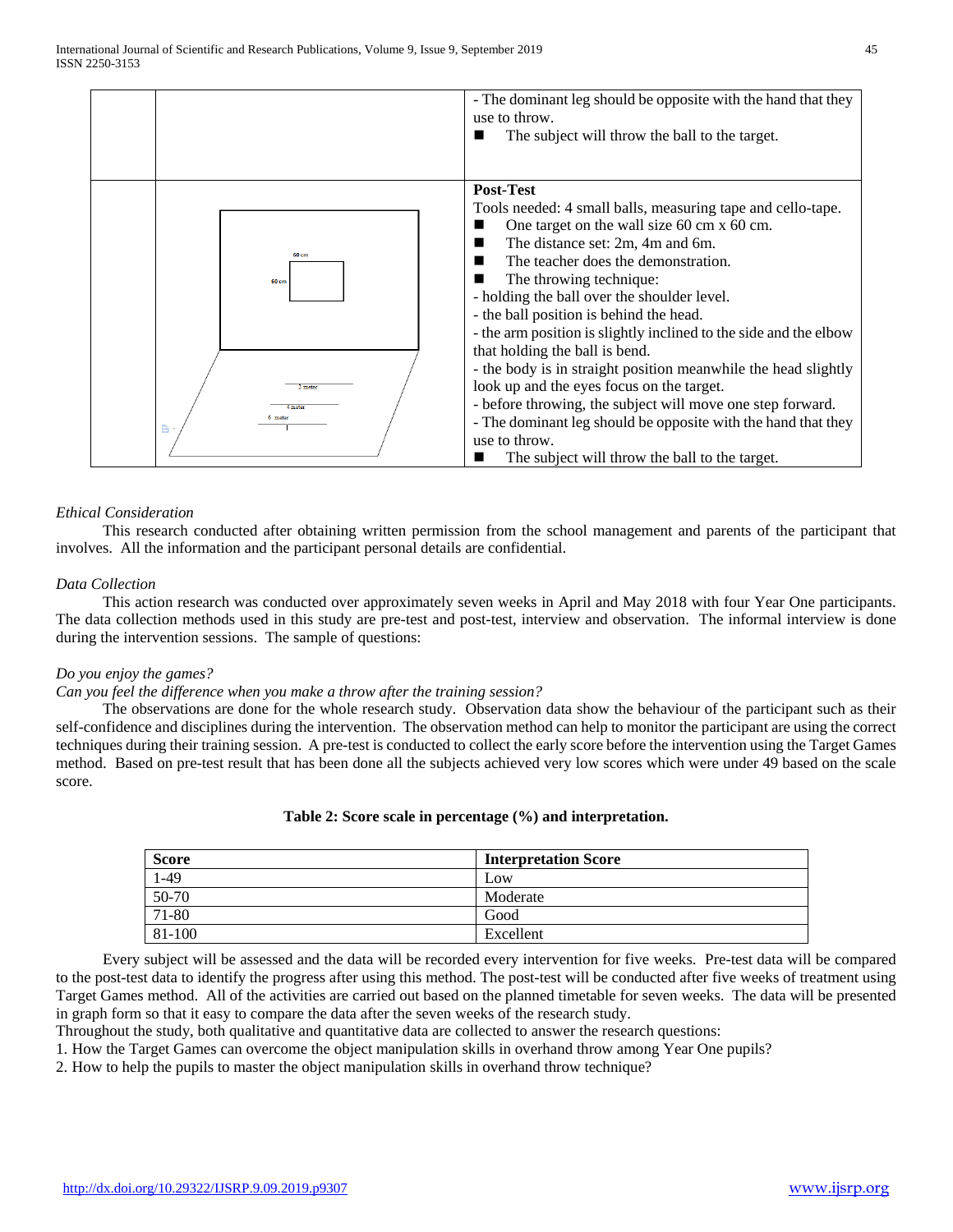## IV. RESULTS

 The observation shows the positive progress of pupils' behaviour during the intervention sessions. By the end of the research, the subjects have shown positive behaviour when they were more confident to ask questions and willing to try something new. They were actively participating in every activity. This shows a good achievement because before this they are very passive. This research data result was collected from the pre-test and post-test results before and after the interventions.

*Pre-test result* 

| Subject   | Score | <b>Percentage</b> | Achievement |  |
|-----------|-------|-------------------|-------------|--|
| Subject A | 4/30  | 13.33%            | Low         |  |
| Subject B | 6/30  | 20.00%            | Low         |  |
| Subject C | 5/30  | 16.67%            | Low         |  |
| Subject D | 3/30  | 10.00%            | Low         |  |

# Table 3: Pre-Test Result

 Based on table 3, all the subjects achieved a very low score when they got less than 50% score. During the pre-test session, the teacher was able to identify the cause of this problem through observation or asked them orally. The pupils were using the wrong technique in the activity that involved the object manipulative skills, especially in the overhand throw. After the interventions carried out for five weeks, the subjects' achievement showed a significant improvement.

## Post-test result Table 4: Post-test result

| <b>Subject</b> | <b>Score</b> | <b>Percentage</b> | Achievement |
|----------------|--------------|-------------------|-------------|
| Subject A      | 26/30        | 86.7%             | Good        |
| Subject B      | 28/30        | 93.33%            | Excellent   |
| Subject C      | 26/30        | 86.67%            | Good        |
| Subject D      | 27/30        | 90.00%            | Excellent   |

 Based on table 4 all the research subjects achieve a high score. All of them got more than 80% score. The comparison between Table 3 and Table 4 shows significant improvement in all the subjects. Proper continuous intervention training using proper overhand throw technique through various Target Games allows all the subjects to master it.



Graph 1 : The Score Differences Between Pre-Test and Post-Test

 The findings were able to answer the research question based on the data form the post-test result. The result also shows positive progress among the subject to proof that the use of Target Games method for the treatment is very effective. After five weeks intervention shows the significant score improvement between the pre-test and post-test result. The various activities during the intervention suitable for the subject. The fun activities will attract their interest during the interventions. This also proved that the various activities of Target Games as planned for this treatment is appropriate and successful to overcome the problem of the subjects problems.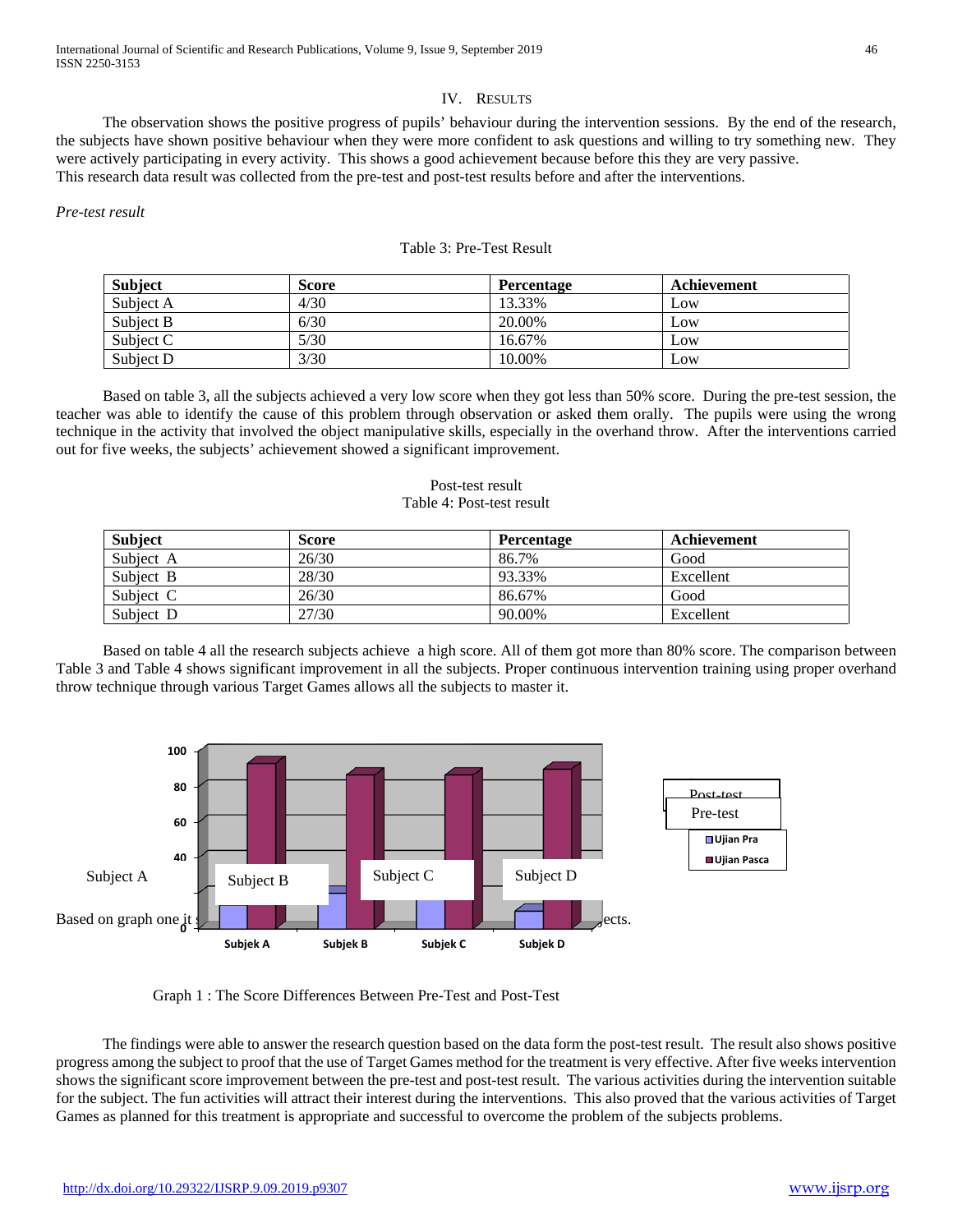#### V. DISCUSSION

 The are several notable findings from the data analysis. The study focuses on the related aspects with the Year pupils problems in other to master the object manipulation skills of overhand throw. The effectiveness of the usage Target Games method to improve object manipulation skills of overhand throw. The subjects also showed their improvement in terms of attitude, behaviour, motivation and their self confidence level throughout the seven week of research. This action research shows the weaknesses faced by the Year One pupils to master the technique of object manipulation skills of overhand throw .

 Based on the action research carried out in seven weeks a significant mistake done by the subjects is the technique used when they do the overhand throw. However, after two weeks there were improvements in their score marks for each test by the end of each training session or treatment for two hours. This shows that the Target Games method that has been used were able to help the subject to master the object manipulation skill of overhand throw. After mastering the technique, the subject will be able to master the object manipulation skill of overhand throw more.

 Within seven weeks of research, the usage of Target Game technique applied in the treatment session, the feedback from the subjects was very positive. They stated that the target games method in their training has improved their skill in doing overhand throw. Furthermore, this action research can improve the subject confident level of their owns abilities.

#### VI. CONCLUSION

 .There are several strengths and weaknesses learned throughout the research. Therefore, some suggestions to improve this research in the future, such as time for the research should be extended, try to add more fun activities and involve more participant. The research also can focus on other techniques such as kicking, catching and so on. The identified weaknesses from throughout the research process, were the subject is not punctual during the training session and they were easily distracted by other people. Therefore, the intervention should not take too long so that the subjects do not lose their focus.

#### **REFERENCES**

| [1]                    | Bahagian Pendidikan Awal Kanak-Kanak (PERMATA).(2008). Kurikulum permata negara:<br>Asuhan dan didikan awal kanak-kanak 0-4 tahun. Jabatan Perdana<br>http.jpnin.gov.my/documents/10124/949313/KURIKULUM $+$<br>Menteri Malaysia.<br>Retrieved from:<br>$PERMATA+$<br>NEGARA.pdf                                 |
|------------------------|------------------------------------------------------------------------------------------------------------------------------------------------------------------------------------------------------------------------------------------------------------------------------------------------------------------|
| $[2]$                  | Baharom, M., Hashim, A, & Mansor, M., (2014). Gross motor development level of the<br>children age 9<br>years: A case study. International Journal for<br><b>Inovation Education</b><br>and Research, 2 (11), 129-135.                                                                                           |
| $[3]$                  | Bruni, Maryanne (2006). Fine Motor Skills in Children with Down Syndrome: A<br><b>Guide of Parents</b><br>and Professionals, Bethesda: University of America.                                                                                                                                                    |
| [4]                    | Butcher, J.E., & Eaton, W.O. (1989). Gross and Fine Motor Proficiency in Preschoolers: Relationship<br>with Free Play Behaviour and Activity Level. Journal<br>of Human Movement Studies, 16, 27-36.                                                                                                             |
| $\lceil 5 \rceil$      | Chua, Yan Piaw:2006, Kaedah dan statistik penyelikan. Buku 1. Kaedah<br>penyelidikan. Kuala Lumpur: McGraw Hill Education.                                                                                                                                                                                       |
| [6]                    | performance of preschool children in relation to family<br>Cools, W., De Martelaer, K., Samaey, C., & Andries, C. (2011). Fundamental<br>movement skill<br>29(7), 649-60. doi:10.1080/02640414.2010.551540<br>of sports sciences,<br>Journal<br>context.                                                         |
| [7]                    | Gallahue. L.D., &Ozmun. T.J., (2002). Understanding Motor Development Infants, Children, adolescents, Adults 5 <sup>th</sup> ed. New York. Mc Graw Hill.                                                                                                                                                         |
| [8]                    | Hay, J. G. (1993). The biomechanics of sports techniques (4th ed.). Upper saddle River,<br>NJ. Prentice<br>Hall                                                                                                                                                                                                  |
| [9]                    | Kalaja, S.P., Jaakkola, T.T., Olavi, J., & Degelidis, N. (2011). Physical Education and<br>Sport<br>Pedagogy Development of junior high school students'<br>movement skills and physical activity in a naturalistic physical education setting,<br>(February 2013), 37-41.<br>fundamental                        |
|                        | [10] Kemmis, S. & McTaggart, R. (1988). The action research planner. Geelong,<br>Victoria, Australia:<br>Deakin University Press                                                                                                                                                                                 |
|                        | [11] Kemmis, S. & WillKinson, M. (1998). Participatory action research and the study of<br>practice. Dalam B. Atweh, S. Kemmis, and P. Weeks (Eds),<br>Action research in<br>practice: Partnerships<br>for social justice in education (pp. 21-36). London:<br>Routledge                                         |
|                        | [12] Kemmis, S. (1994). Dikod dari John W. Creswell, 2005, <i>Educational research</i> :<br>Planning, conducting, and evaluating quantitative and qualitative research,<br>Ed., Upper Saddle River,<br>NJ: Pearson Prentice Hall.                                                                                |
|                        | [13] Luimnigh, O. (2007). Writing Learning Outcomes; A Guide for Academics. Ireland:<br>University of<br>Limerick Pres.                                                                                                                                                                                          |
|                        | [14] Lopes, L., Santos, R., pereira, B., & Lopes, P. V. (2013). Associations between gross<br>coordination and academic achievement in elementary<br>motor<br>school children, Journal of Human Movement Science. (32), pp. 9-20.<br>doi:10.1016/j.humov.2012.05.005                                             |
|                        | [15] Mohd Khuzairi Ismail. (24 November 2009). Mencontohi kelebihan sekolah Cina. Retrieved on<br>Disember 22 2015 from<br>http://ww1.utusan.com.my/utusan/info.asp= $2009\&dt=1124\&pub=Utusan$ Malays<br>ia&sec=Rencana&pg=re_01.htm#ixzz3v9qw4rmb                                                             |
|                        | [16] Noraini Idris. (2001). Pedagogi dalam Pendidikan Matematik. Kuala Lumpur: Utusan<br>Publication.<br>Utusan Malaysia (23 Jun, 2014). Tepati<br>2015 from http://ww1.utusan.com.my/utusan_pendidikan/20140623/Tepati-<br>pembelajaran abad-21.<br>Retrieved on Disember 22,<br>pembelajaran-ab<br>ad- $ke-21$ |
|                        | [17] McNiff, J. (1988). Action Research: Principles and Practice. London: Routlegde                                                                                                                                                                                                                              |
|                        | [18] Pramona, ddk. 2010. Pendidikan Jasmanni, Olahraga Kesehatan. Jakarta: Pusat<br>Kemendiknas.<br>Perbukuan                                                                                                                                                                                                    |
|                        | [19] Salim, K. R., Haron, H. N., Hussain, N. H., & Ali, R. (2013). The Achievement of Laboratory Work<br>Learning Outcomes: Students' Perceptions. Proceedings<br>of the<br>Research in Engineering<br>Education Symposium, Kuala Lumpur.                                                                        |
|                        | [20] Salim, K.R., Puteh, M., & Daud, S. M. (2012). Assessing Students' Practical Skills in<br>Basic<br>Electronic Laboratory based on Psychomotor Domain<br>Procedia-Social and Behavioral Sciences, 56(Lctlhe), 546-555.<br>Model.                                                                              |
| $0.11 \times 10^{-11}$ | $P(1, 1)$ $P(0, 0, 0, 1)$ $P(1, 1)$ $P(1, 1)$ $P(1, 1)$ $P(1, 1)$ $P(1, 1)$                                                                                                                                                                                                                                      |

[21] Sujiono, Bambang, ddk.2007.Motode Pemgembangan Fisik: Jakarta:Universitas Terbuka